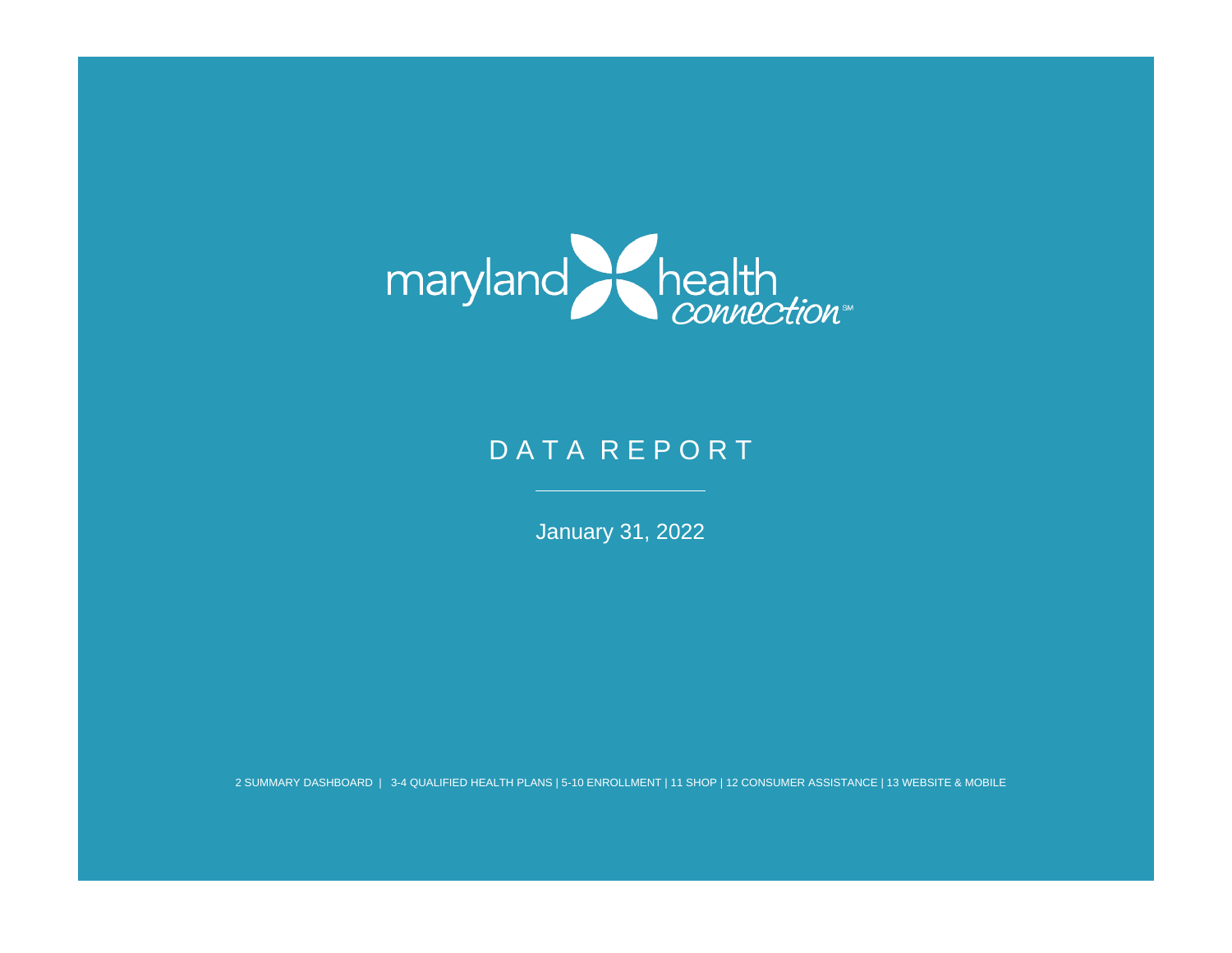#### S U M M A R Y D A S H B O A R D

QHPs are measured since Nov. 1 when enrollment began for 2022. Medicaid enrollments, which continue year-round, are as of report cover date.

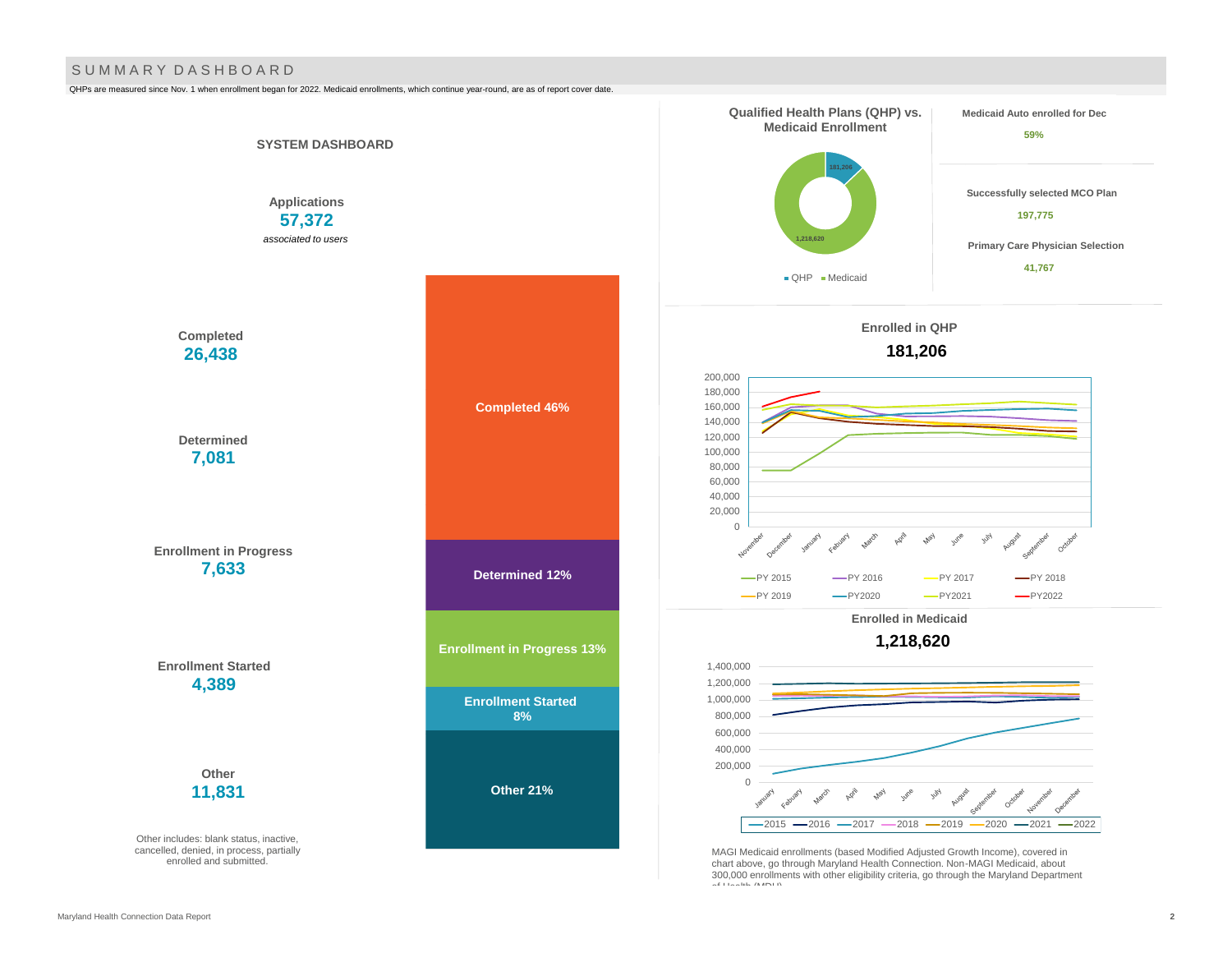#### QUALIFIED HEALTH PLANS DASHBOARD

Period is from start of open enrollment Nov. 1 to the end date on report cover.

2021 2022



#### **QHP Enrollment by Household Income and Metal Level**



\*\*Enrollees who did not submit household income information and thus were not eligible for financial help.

Household income eligibility based on percentages above the Federal Poverty Level, defined as \$12,140 for an individual and \$25,100 for a family of four.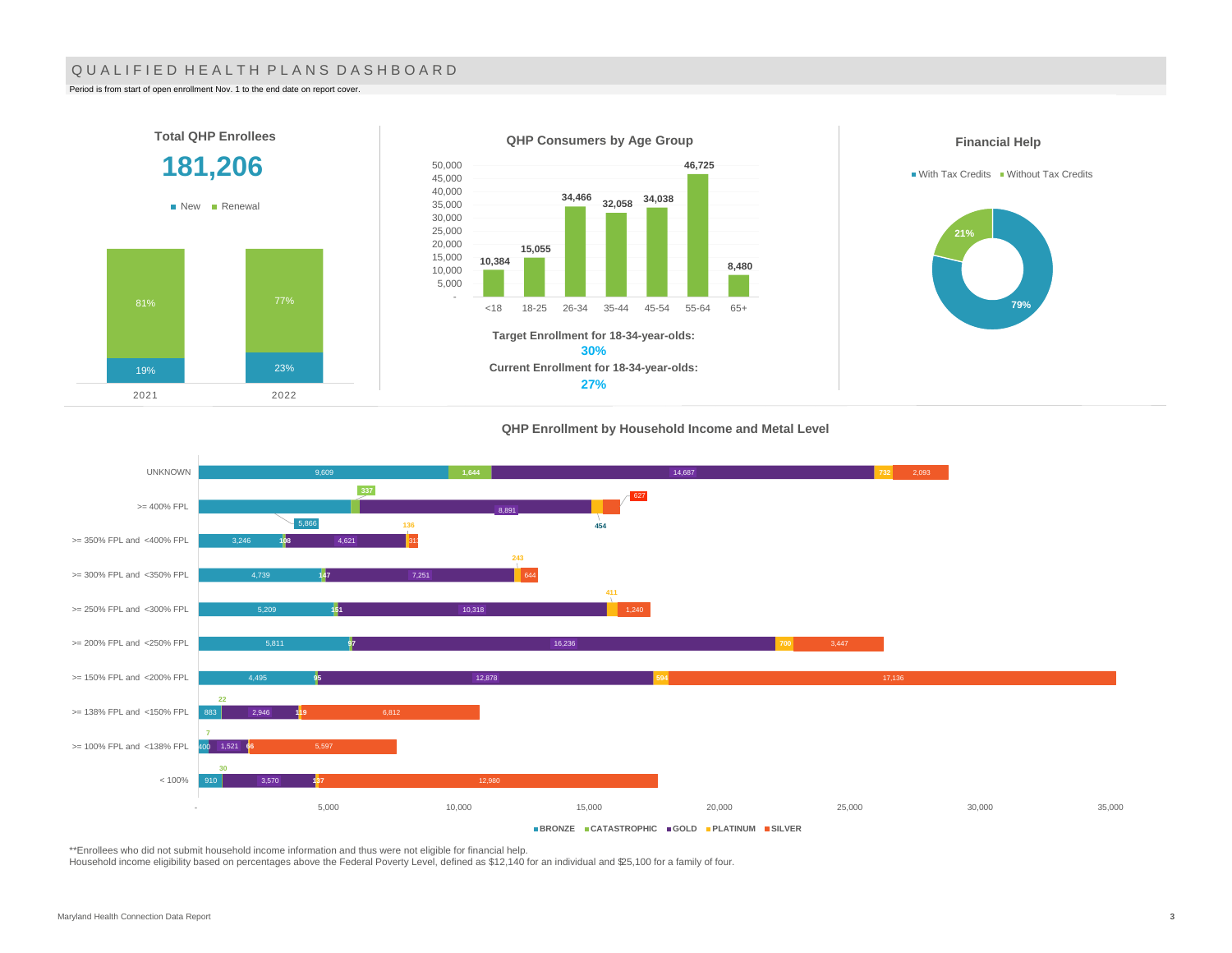#### Q U A L I F I E D H E A L T H P L A N S S E L E C T I O N S

Period is from start of open enrollment Nov. 1 to the end date on report cover.



#### **Enrollment by Plan Choice**

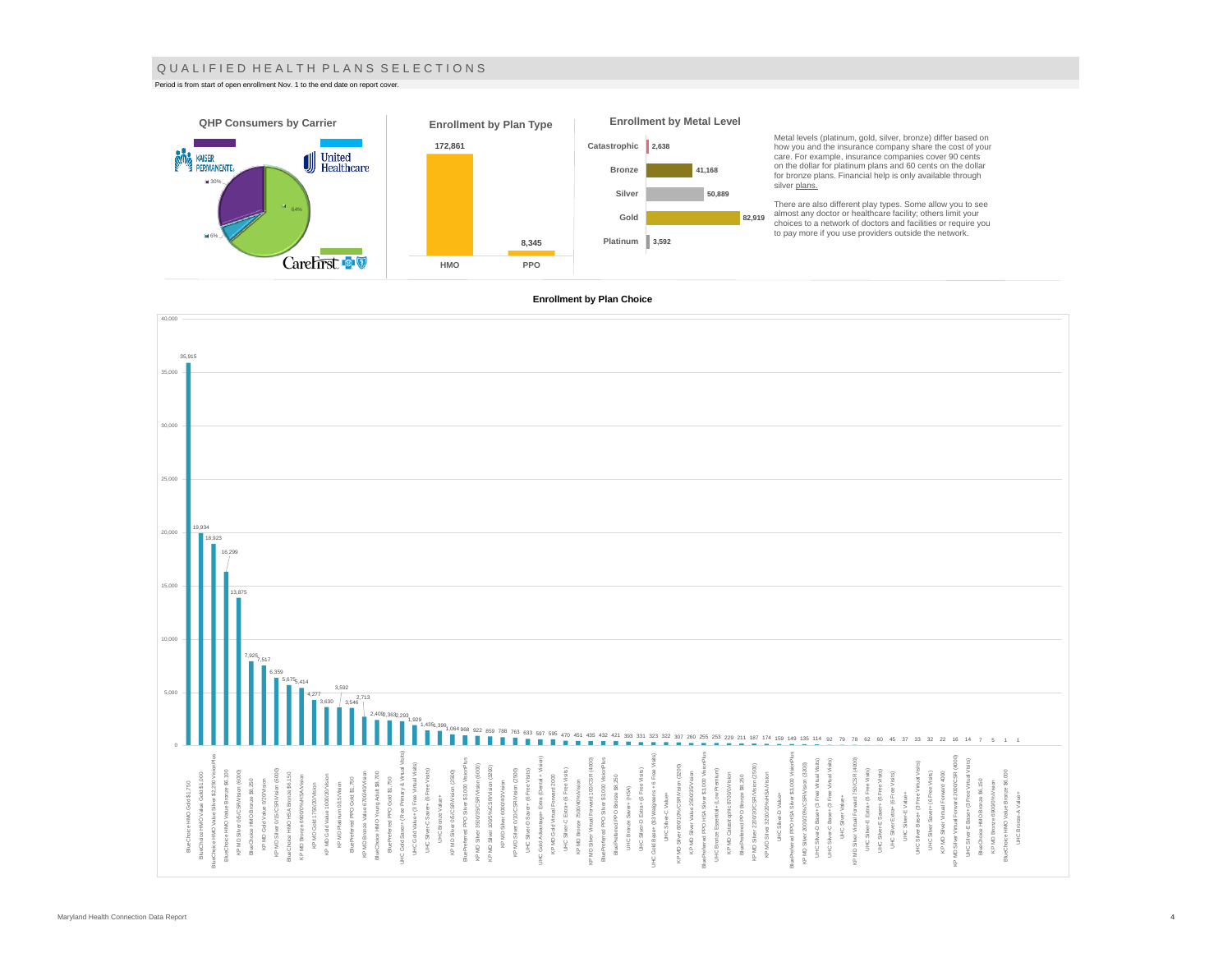# ENROLLMENT DISTRIBUTION BY COUNTY

Period is from start of open enrollment Nov. 1 to the end date on report cover.



"Other" enrollees may include dependents living out of state and residents of border counties whose mailing addresses may be in the ZIP code of a neighboring state.

■ Qualified Health Plans Medicaid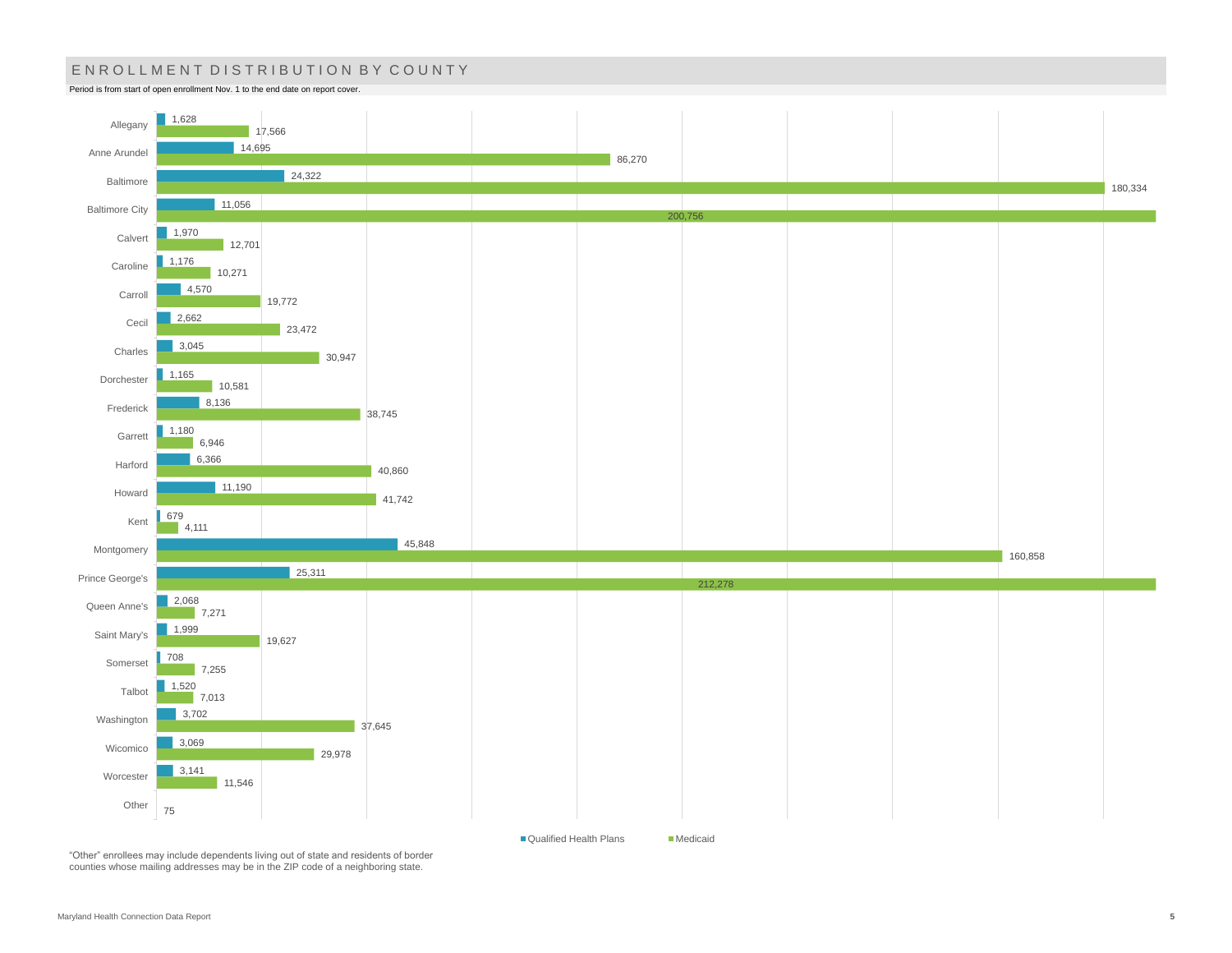## Q U A L I F I E D H E A L T H P L A N S B Y C O U N T Y

Change compares period beginning with start of open enrollment Nov. 1 and ending on end date on the report cover with comparable time frame a year earlier (closest date available +/- 3 days).

**Percent Enrollment Comparison by Month** 



County lines include bodies of water.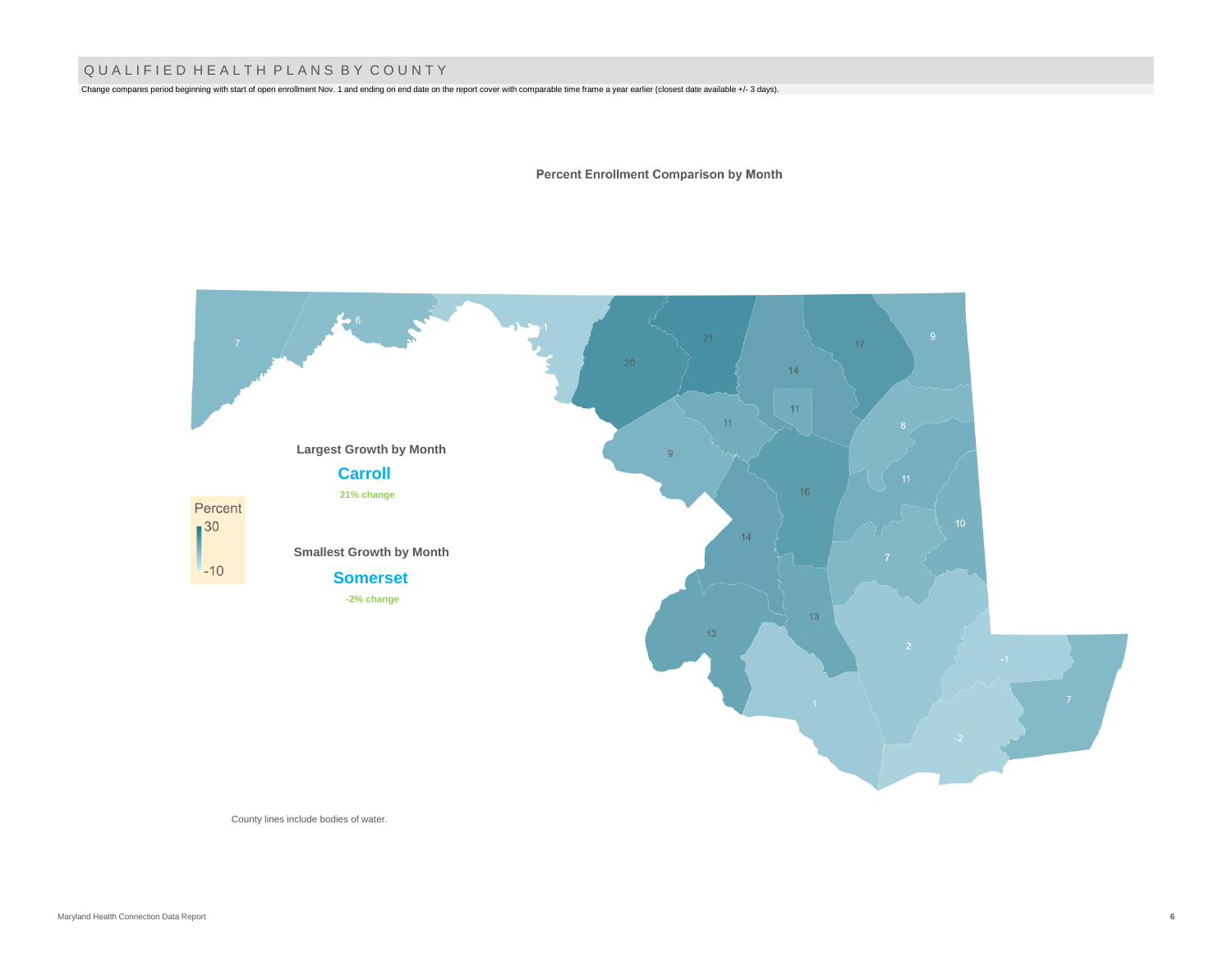### QUALIFIED HEALTH PLANS RACE AND ETHNICITY

Period is from start of open enrollment Nov. 1 to the end date on report cover.

34% 68% 44% 35% 33% 56% 59% 58% 63% 23% 53% 50% 82% 54% 25% 51% 24% 9% 57% 53% 39% 55% 60% 40% 53% 34% 32% 27% 30% 29% 40% 41% 40% 37% 27% 39% 17% 1% 4% 11% 15% 27% 9% 7% 2% 6% 4% 3% 30% 13% 0% 1% 8% 11% 4% 2% 15% 40% 2% 3% 8% 18% 4% 3% 7% 12% 4% 4% 14% 12% 15% 8% 8% 3% 13%  $4%$ 9% 30% 20% 10% 8% 3% 6% 8% **STATEWIDE** ALLEGANY ANNE ARUNDEL BALTIMORE BALTIMORE CITY CALVERT CAROLINE CARROLL CECIL CHARLES DORCHESTER FREDERICK GARRETT HARFORD HOWARD KENT MONTGOMERY PRINCE GEORGE'S QUEEN ANNE'S SAINT MARY'S SOMERSET TALBOT WASHINGTON WICOMICO WORCESTER 11%  $1%$ 9% 5% 6%  $4%$ 3% 3% 3% 6% 2% 12% 1% 4% 6%  $3%$ 19% 20% 4% 3% 3% 6% 6% 5% 3%

**Enrollment Percentages by Race by County**

■White ■ Other ■ Black or African American ■ Asian Pacific American

**Hispanic Enrollment as a % of Total**

Race/ethnicity is reported voluntarily.

Individuals reporting voluntarily as Hispanic by ethnicity are also counted under race as they reported it.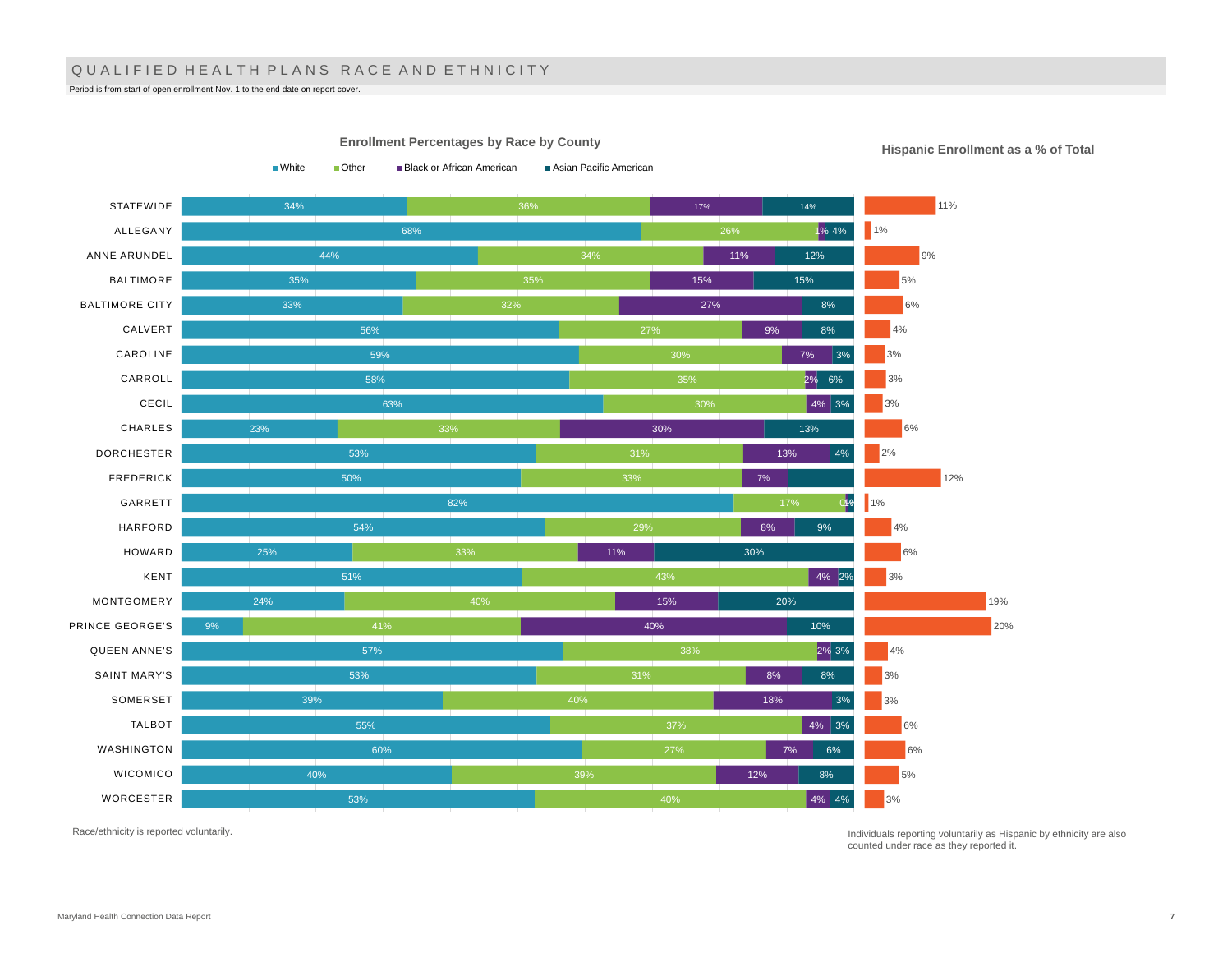Change compares enrollment on DATE OF report cover with one year earlier.

#### Percent Enrollment Comparison by Month



County lines include bodies of water.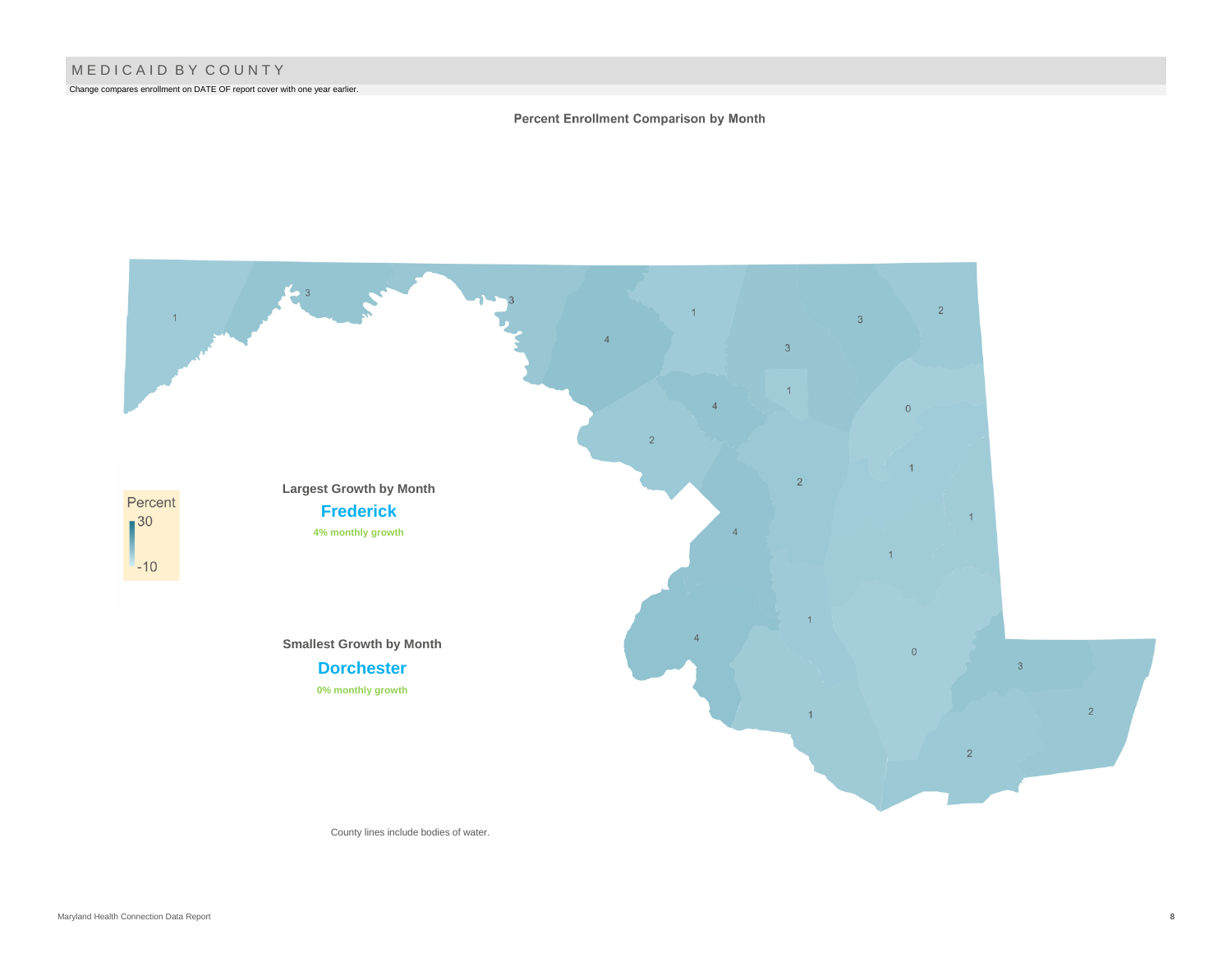# M E D I C A I D R A C E A N D E T H N I C I T Y

Enrollment as of date on report cover..



**Hispanic Enrollment as % of Total**

Race/ethnicity is reported voluntarily.

Individuals reporting voluntarily as Hispanic by ethnicity are also counted under race as they reported it.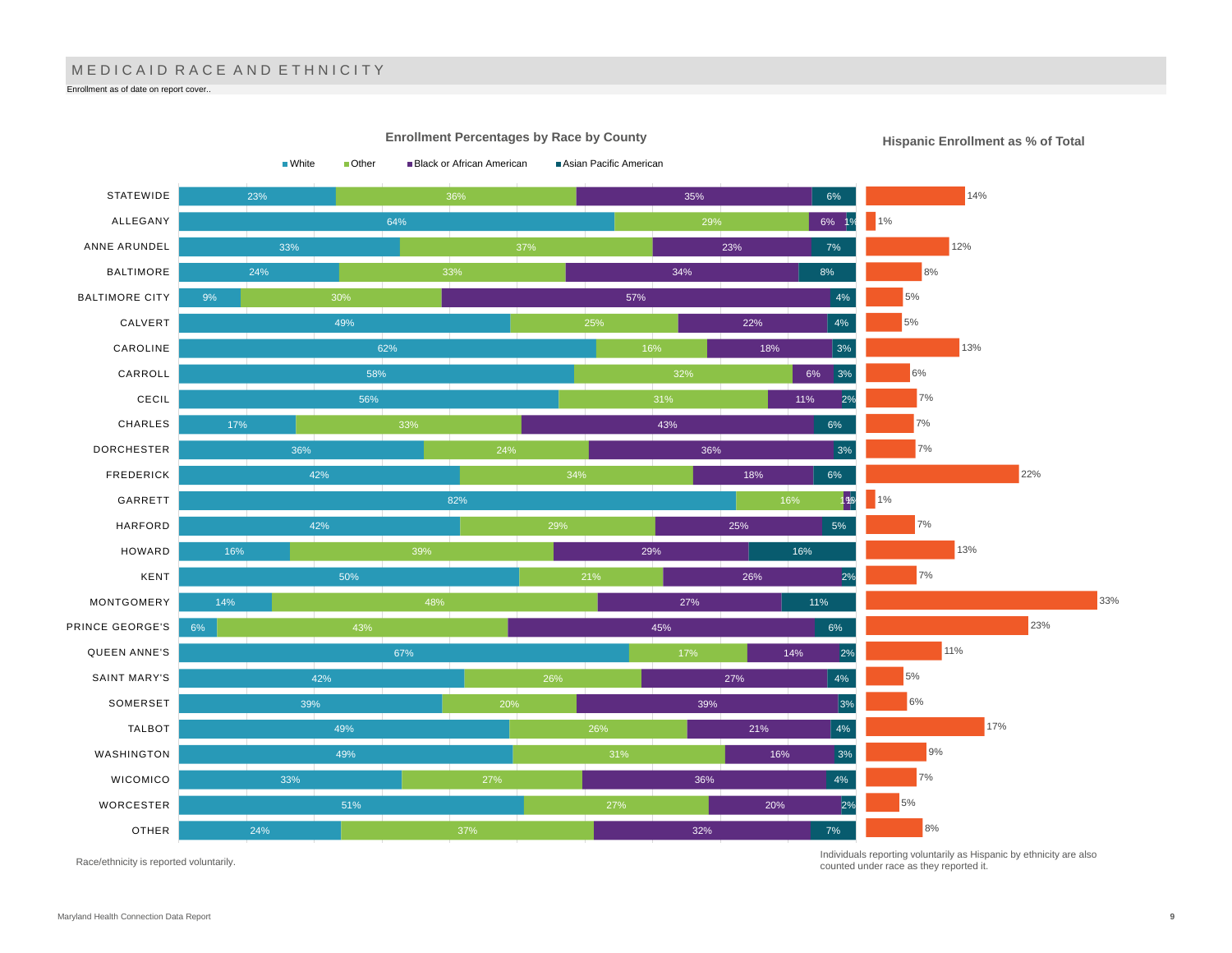#### DENTAL HE A L TH PLANS SELECTIONS

Period is from start of open enrollment Nov. 1 to the end date on report cover.

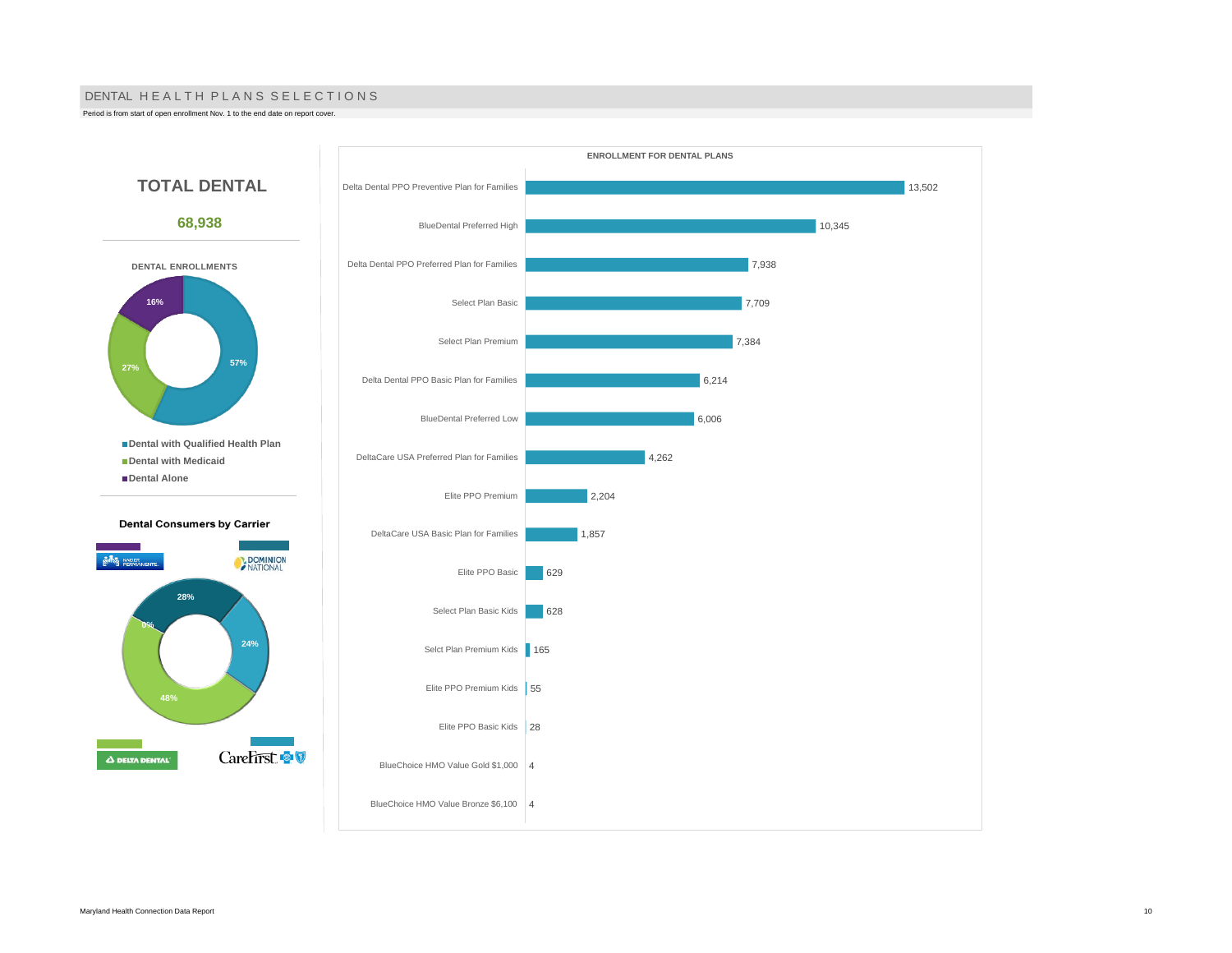# SMALL BUSINESS HEALTH OPTIONS PROGRAM (SHOP) ENROLLMENT

SHOP enrollments, which continue year-round, are as of December 2021

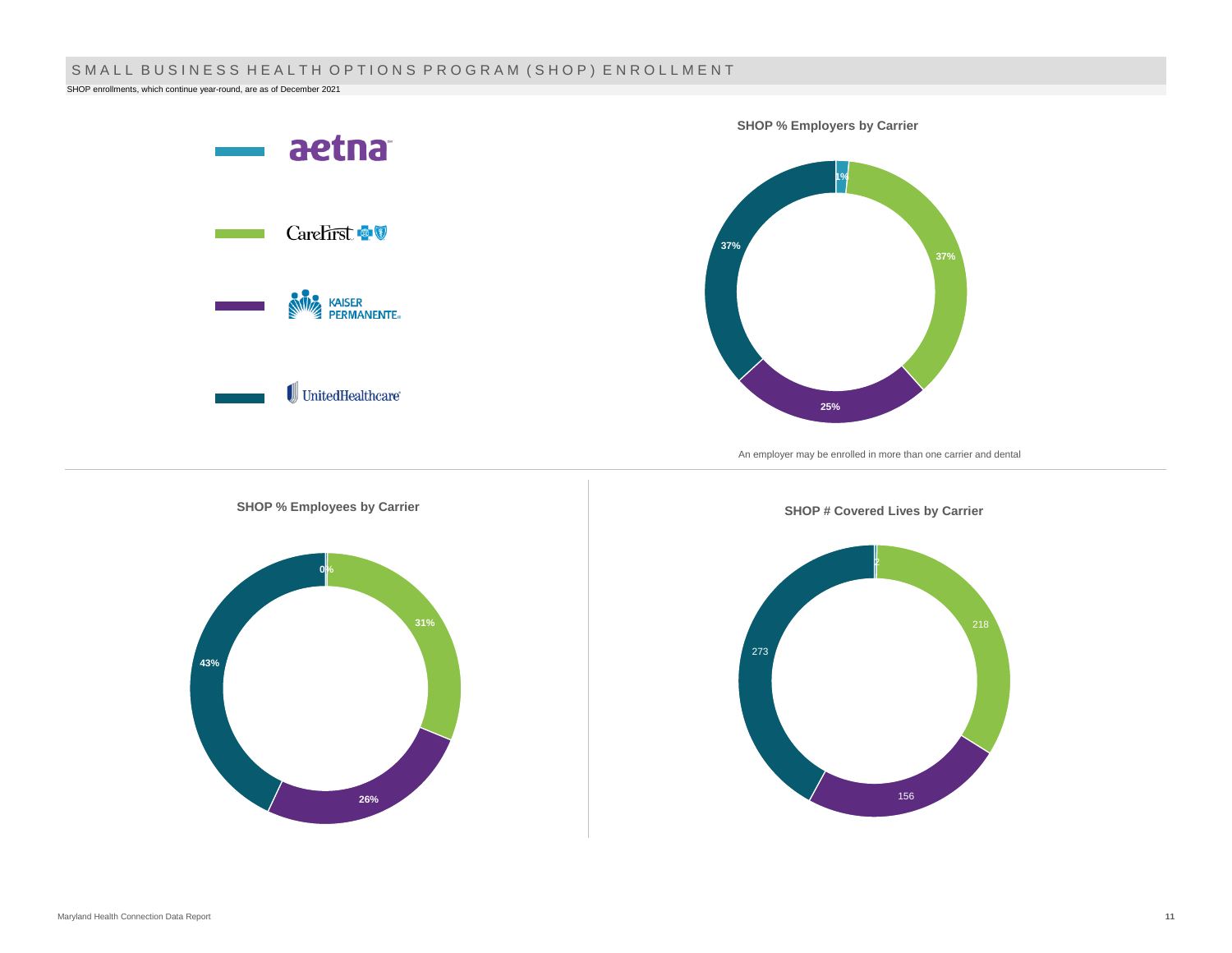## CONSUMER ASSISTANCE

Change compares period from start of open enrollment Nov. 1 to the end date on report cover with comparable time frame a year earlier (closest date available +/- 3 days).



MCHP MA QHP





■ Calls Offered ■ Calls Handled ■ Calls Abandoned